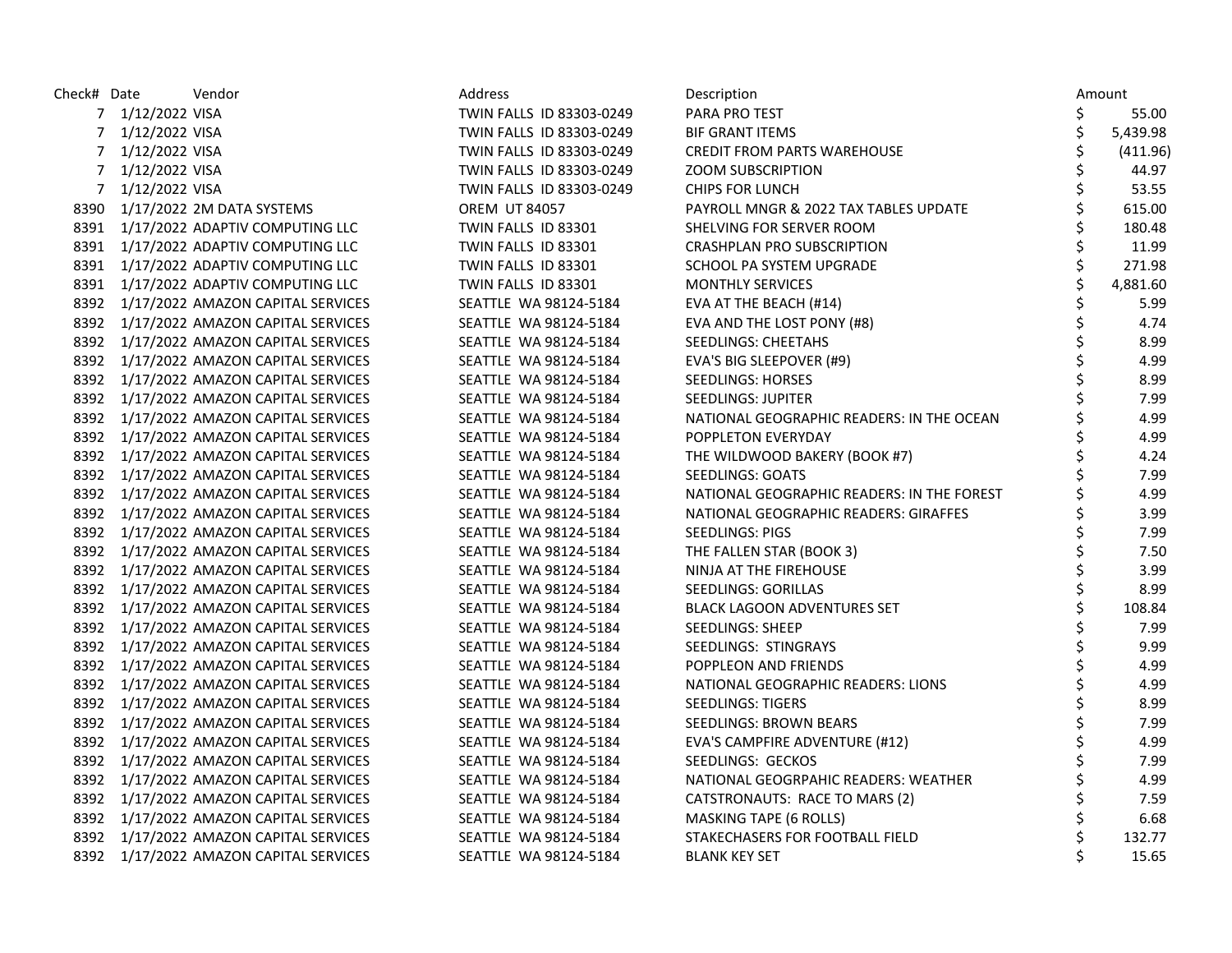|      | 8392 1/17/2022 AMAZON CAPITAL SERVICES | SEATTLE WA 98124-5184     | MINI VOICE AMPLIFIER                          | \$<br>30.99     |
|------|----------------------------------------|---------------------------|-----------------------------------------------|-----------------|
|      | 8392 1/17/2022 AMAZON CAPITAL SERVICES | SEATTLE WA 98124-5184     | <b>CALCULATORS</b>                            | \$<br>26.97     |
|      | 8392 1/17/2022 AMAZON CAPITAL SERVICES | SEATTLE WA 98124-5184     | <b>FIDGET SENSORY ITEMS</b>                   | \$<br>19.99     |
|      | 8392 1/17/2022 AMAZON CAPITAL SERVICES | SEATTLE WA 98124-5184     | PLASTIC FOLDERS (PKG OF 12)                   | \$<br>13.79     |
|      | 8392 1/17/2022 AMAZON CAPITAL SERVICES | SEATTLE WA 98124-5184     | POST-IT EASEL PAD (6 PADS)                    | \$<br>57.08     |
|      | 8392 1/17/2022 AMAZON CAPITAL SERVICES | SEATTLE WA 98124-5184     | 3 x 3 STICKY NOTES (36)                       | \$<br>21.98     |
|      | 8392 1/17/2022 AMAZON CAPITAL SERVICES | SEATTLE WA 98124-5184     | <b>DISCOUNT</b>                               | (7.23)          |
|      | 8392 1/17/2022 AMAZON CAPITAL SERVICES | SEATTLE WA 98124-5184     | THE BABY-SITTERS CLUB: KRISTY'S GREAT IDEAS   | 3.87            |
|      | 8392 1/17/2022 AMAZON CAPITAL SERVICES | SEATTLE WA 98124-5184     | POPPLETON IN FALL (4)                         | 4.99            |
|      | 8392 1/17/2022 AMAZON CAPITAL SERVICES | SEATTLE WA 98124-5184     | SEEDLINGS: MONKEYS                            | \$<br>9.99      |
|      | 8392 1/17/2022 AMAZON CAPITAL SERVICES | SEATTLE WA 98124-5184     | SEEDLINGS: LADYBUGS                           | \$<br>9.99      |
|      | 8392 1/17/2022 AMAZON CAPITAL SERVICES | SEATTLE WA 98124-5184     | <b>SEEDLINGS: SNAKES</b>                      | 8.99            |
|      | 8392 1/17/2022 AMAZON CAPITAL SERVICES | SEATTLE WA 98124-5184     | SEEDLINGS: BUTTERFLIES                        | 8.99            |
|      | 8392 1/17/2022 AMAZON CAPITAL SERVICES | SEATTLE WA 98124-5184     | HERIOS IN TRAINING OLYMPIAN COLLECTION BOOKS  | 49.43           |
|      | 8392 1/17/2022 AMAZON CAPITAL SERVICES | SEATTLE WA 98124-5184     | <b>BAXTER IS MISSING (6)</b>                  | \$<br>4.74      |
|      | 8392 1/17/2022 AMAZON CAPITAL SERVICES | SEATTLE WA 98124-5184     | SEEDLINGS: CORAL REEF                         | \$<br>7.99      |
|      | 8392 1/17/2022 AMAZON CAPITAL SERVICES | SEATTLE WA 98124-5184     | THE NOCTURNALS: THE MYSTERIOUS ABDUCTIONS (1) | \$<br>7.50      |
|      | 8392 1/17/2022 AMAZON CAPITAL SERVICES | SEATTLE WA 98124-5184     | SEEDLINGS (SATURN)                            | \$<br>9.99      |
|      | 8392 1/17/2022 AMAZON CAPITAL SERVICES | SEATTLE WA 98124-5184     | EVA AND BABY MO (10)                          | \$<br>4.74      |
|      | 8392 1/17/2022 AMAZON CAPITAL SERVICES | SEATTLE WA 98124-5184     | CATSTRONAUTS: MISSION MOON (1)                | \$<br>6.78      |
|      | 8392 1/17/2022 AMAZON CAPITAL SERVICES | SEATTLE WA 98124-5184     | EVA IN THE SPOTLIGHT (13)                     | \$<br>4.99      |
|      | 8392 1/17/2022 AMAZON CAPITAL SERVICES | SEATTLE WA 98124-5184     | SEEDLINGS: CHICKENS                           | \$<br>7.99      |
|      | 8392 1/17/2022 AMAZON CAPITAL SERVICES | SEATTLE WA 98124-5184     | EVA'S NEW PET (15)                            | \$<br>5.99      |
|      | 8392 1/17/2022 AMAZON CAPITAL SERVICES | SEATTLE WA 98124-5184     | NATIONAL GEOGRAPHIC READERS: ELEPHANTS        | 4.99            |
|      | 8392 1/17/2022 AMAZON CAPITAL SERVICES | SEATTLE WA 98124-5184     | TRIP TO THE PUMPKIN FARM (11)                 | 4.74            |
|      | 8392 1/17/2022 AMAZON CAPITAL SERVICES | SEATTLE WA 98124-5184     | CATSTONAUTS: ROBOT RESCUE (4)                 | 8.99            |
|      | 8392 1/17/2022 AMAZON CAPITAL SERVICES | SEATTLE WA 98124-5184     | THE OMINOUS EYE (2)                           | \$<br>8.99      |
|      | 8393 1/17/2022 AMERICAN FIDELITY       | OKLAHOMA CITY OK 73125    | HSA DEPOSIT - 012022                          | \$<br>618.20    |
|      | 8394 1/17/2022 ASSETWORKS RISK MNGM    | MINNEAPLOIS MN 55485-1365 | MEDICAID ADMIN FEE                            | \$<br>182.24    |
|      | 8395 1/17/2022 BLUE CROSS OF IDAHO     | <b>BOISE ID 83707</b>     | MEDICAL BENEFIT - 012022                      | \$<br>32,316.28 |
| 8397 | 1/17/2022 BUSINESS TECHS               | TWIN FALLS ID 83301       | ELEM-COPIES (11/10-12/9)                      | \$<br>231.96    |
|      | 8397 1/17/2022 BUSINESS TECHS          | TWIN FALLS ID 83301       | ELEM-COPIES (12/10-1/9)                       | \$<br>69.74     |
| 8398 | 1/17/2022 CAMPBELL MIKE                | TWIN FALLS ID 83334       | FUEL FOR 4-WHEELER TO REMOVE SNOW             | \$<br>23.80     |
|      | 8398 1/17/2022 CAMPBELL MIKE           | TWIN FALLS ID 83334       | MILEAGE TO PICK UP SUPPLIES                   | \$<br>80.45     |
|      | 8399 1/17/2022 CDW GOVERNMENT          | CHICAGO IL 60675-1515     | <b>GOOGLE APPS ENTERPRISE EDU</b>             | 1,200.00        |
| 8399 | 1/17/2022 CDW GOVERNMENT               | CHICAGO IL 60675-1515     | 1 YR SECURITY SAFETY CLOUD                    | 3,400.00        |
| 8400 | 1/17/2022 CHARLIE'S PRODUCE            | SEATTLE WA 98124          | <b>FOOD SUPPLIES</b>                          | \$<br>895.70    |
|      | 8401 1/17/2022 CITY OF HANSEN          | HANSEN ID 83334           | <b>SUMMER IRRIGATION</b>                      | \$<br>15.03     |
|      | 8401 1/17/2022 CITY OF HANSEN          | HANSEN ID 83334           | WATER                                         | \$<br>229.50    |
|      | 8401 1/17/2022 CITY OF HANSEN          | HANSEN ID 83334           | <b>SEWER</b>                                  | \$<br>301.50    |
|      | 8402 1/17/2022 CULLIGAN MAGIC VALLEY   | TWIN FALLS ID 83301       | ELEMENTARY                                    | \$<br>53.00     |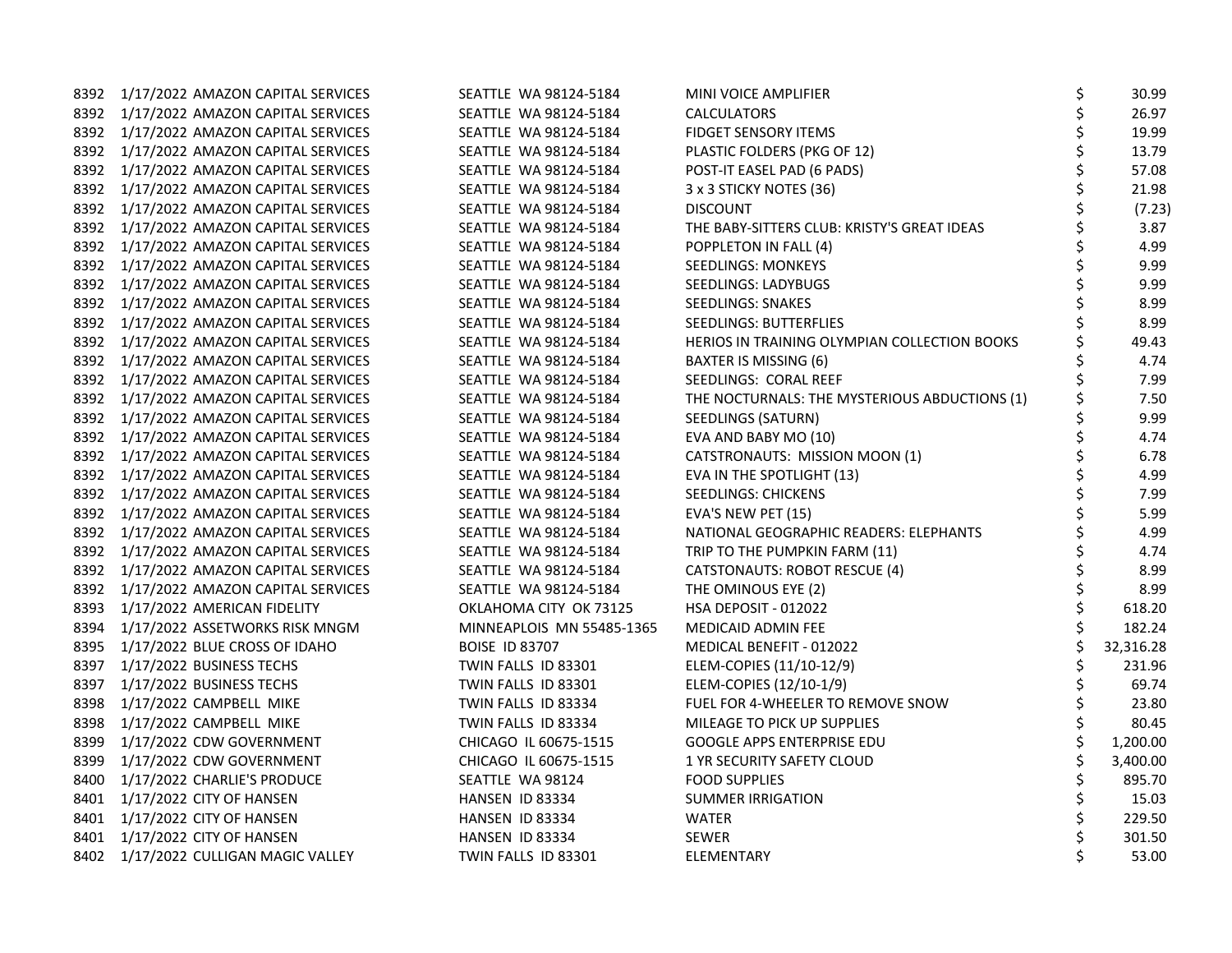|      | 8402 1/17/2022 CULLIGAN MAGIC VALLEY        | TWIN FALLS ID 83301      | JR/SR HIGH                                | \$<br>28.70     |
|------|---------------------------------------------|--------------------------|-------------------------------------------|-----------------|
|      | 8403 1/17/2022 EWELL EDUCATIONAL SERVICES   | GLEN ROSE TX 76043       | 2021-22 AET SUBSCRIPTION                  | \$<br>325.00    |
| 8404 | 1/17/2022 FATBEAM LLC                       | COEUR D ALENE ID 83814   | <b>INTERNET SERVICE</b>                   | \$<br>2,125.00  |
| 8405 | 1/17/2022 FRANKLIN BUILDING SUPPLY          | TWIN FALLS ID 83301      | REPLACE DOOR AT ELEMENTARY                | \$<br>289.00    |
|      | 8406 1/17/2022 GEM STATE PAPER              | TWIN FALLS ID 83303-0469 | <b>HAND SOAP</b>                          | \$<br>445.38    |
|      | 8406 1/17/2022 GEM STATE PAPER              | TWIN FALLS ID 83303-0469 | <b>CLEANING SUPPLIES</b>                  | \$<br>376.40    |
| 8406 | 1/17/2022 GEM STATE PAPER                   | TWIN FALLS ID 83303-0469 | <b>VENOM FLOOR MACHINE</b>                | \$<br>689.51    |
| 8406 | 1/17/2022 GEM STATE PAPER                   | TWIN FALLS ID 83303-0469 | MOP AND HANDLE                            | \$<br>10.24     |
| 8406 | 1/17/2022 GEM STATE PAPER                   | TWIN FALLS ID 83303-0469 | FLOOR FINISH TISSUES VACUUM BAGS          | \$<br>300.76    |
| 8406 | 1/17/2022 GEM STATE PAPER                   | TWIN FALLS ID 83303-0469 | TAN 20" PADS                              | \$<br>12.58     |
|      | 8406 1/17/2022 GEM STATE PAPER              | TWIN FALLS ID 83303-0469 | PAPER TOWELS                              | \$<br>2,440.59  |
|      | 8407 1/17/2022 GREAT AMERICA FINANCIAL SERV | DALLAS TX 75266-0831     | <b>COPIER AGREEMENT-HS</b>                | 121.00          |
| 8408 | 1/17/2022 GROVER ELECTRIC & PLUMBING        | VANCOUVER WA 98665-9740  | SUPPLIES FOR REPAIR OF COMPUTER RM LIGHTS | 9.45            |
| 8409 | 1/17/2022 HANSEN SCHOOL DISTRICT #415       |                          | EMPLOYER SHARE FICA/MC - 012022           | 12,354.05       |
| 8410 | 1/17/2022 HANSEN SCHOOL DISTRICT #415       |                          | SPECIAL ED PRESCHOOL-PAR - 012022         | \$<br>957.44    |
| 8410 | 1/17/2022 HANSEN SCHOOL DISTRICT #415       |                          | MEDICAID-CLASSIFIED ELEM - 012022         | \$<br>488.50    |
|      | 8410 1/17/2022 HANSEN SCHOOL DISTRICT #415  |                          | IDEA PART B PRESCHOOL - 012022            | \$<br>552.50    |
|      | 8410 1/17/2022 HANSEN SCHOOL DISTRICT #415  |                          | TRANSPORTATION- ACTVTY D - 012022         | 165.91          |
| 8410 | 1/17/2022 HANSEN SCHOOL DISTRICT #415       |                          | TRANSPORTATION- DOWN TIM - 012022         | \$<br>88.15     |
| 8410 | 1/17/2022 HANSEN SCHOOL DISTRICT #415       |                          | TRANSPORTATION-OFFICE - 012022            | \$<br>229.21    |
| 8410 | 1/17/2022 HANSEN SCHOOL DISTRICT #415       |                          | TRANSPORTATION-OTHER - 012022             | \$<br>145.99    |
| 8410 | 1/17/2022 HANSEN SCHOOL DISTRICT #415       |                          | TRANSPORTATION-AIDES - 012022             | \$<br>34.46     |
| 8410 | 1/17/2022 HANSEN SCHOOL DISTRICT #415       |                          | TRANSPORTATION- PUPIL TR - 012022         | \$<br>2,512.97  |
|      | 8410 1/17/2022 HANSEN SCHOOL DISTRICT #415  |                          | TRANSPORTATION-MECHANIC - 012022          | 516.90          |
| 8410 | 1/17/2022 HANSEN SCHOOL DISTRICT #415       |                          | SECONDARY-ELL CERTIFIED - 012022          | \$<br>348.29    |
| 8410 | 1/17/2022 HANSEN SCHOOL DISTRICT #415       |                          | SECONDARY-CTE-AG - 012022                 | \$<br>666.66    |
| 8410 | 1/17/2022 HANSEN SCHOOL DISTRICT #415       |                          | TRANSPORTATION-SUPERVISO - 012022         | \$<br>1,180.26  |
| 8410 | 1/17/2022 HANSEN SCHOOL DISTRICT #415       |                          | <b>GROUNDS - 012022</b>                   | \$<br>337.75    |
|      | 8410 1/17/2022 HANSEN SCHOOL DISTRICT #415  |                          | BUILDING MAINT - 012022                   | \$<br>4,251.50  |
|      | 8410 1/17/2022 HANSEN SCHOOL DISTRICT #415  |                          | BUILDING CARE - 012022                    | 4,067.26        |
| 8410 | 1/17/2022 HANSEN SCHOOL DISTRICT #415       |                          | SECONDARY TEACHER - 012022                | \$<br>27,680.05 |
| 8410 | 1/17/2022 HANSEN SCHOOL DISTRICT #415       |                          | SAFE & DRUG FREE - 012022                 | \$<br>333.33    |
| 8410 | 1/17/2022 HANSEN SCHOOL DISTRICT #415       |                          | <b>BUSINESS OPERATION - 012022</b>        | \$<br>3,590.99  |
| 8410 | 1/17/2022 HANSEN SCHOOL DISTRICT #415       |                          | ADMIN ASSISTANT-SEC - 012022              | \$<br>1,612.87  |
| 8410 | 1/17/2022 HANSEN SCHOOL DISTRICT #415       |                          | ADMIN ASSISTANT-ELEMENTA - 012022         | \$<br>1,402.20  |
|      | 8410 1/17/2022 HANSEN SCHOOL DISTRICT #415  |                          | ADMINISTRATION-SECONDARY - 012022         | 5,025.00        |
| 8410 | 1/17/2022 HANSEN SCHOOL DISTRICT #415       |                          | SUB TEACHER-ELEMENTARY - 012022           | \$<br>200.00    |
| 8410 | 1/17/2022 HANSEN SCHOOL DISTRICT #415       |                          | ADMINISTRATION-ELEMENTAR - 012022         | \$<br>5,020.32  |
| 8410 | 1/17/2022 HANSEN SCHOOL DISTRICT #415       |                          | ESSER III-CERTIFIED ELEM - 012022         | \$<br>3,008.74  |
| 8410 | 1/17/2022 HANSEN SCHOOL DISTRICT #415       |                          | ESSER III-CERTIFIED SEC - 012022          | \$<br>3,364.08  |
|      | 8410 1/17/2022 HANSEN SCHOOL DISTRICT #415  |                          | DISTRICT ADMINISTRAT - 012022             | \$<br>7,083.33  |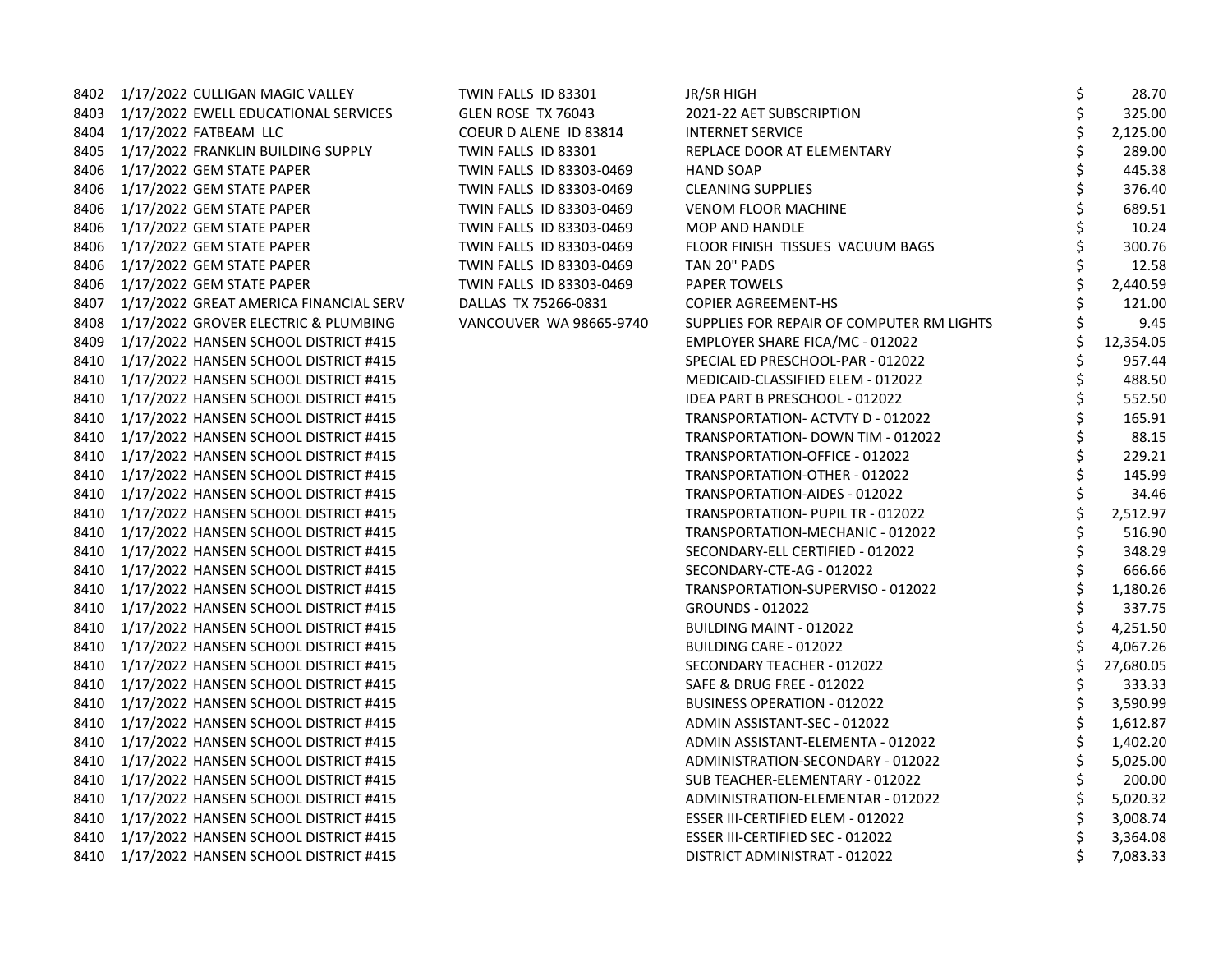8410 1/17/2022 HANSEN SCHOOL DISTRICT #415 8410 1/17/2022 HANSEN SCHOOL DISTRICT #415 8410 1/17/2022 HANSEN SCHOOL DISTRICT #415 8410 1/17/2022 HANSEN SCHOOL DISTRICT #415 8410 1/17/2022 HANSEN SCHOOL DISTRICT #415 8410 1/17/2022 HANSEN SCHOOL DISTRICT #415 8410 1/17/2022 HANSEN SCHOOL DISTRICT #415 8410 1/17/2022 HANSEN SCHOOL DISTRICT #415 8410 1/17/2022 HANSEN SCHOOL DISTRICT #415 8410 1/17/2022 HANSEN SCHOOL DISTRICT #415 8410 1/17/2022 HANSEN SCHOOL DISTRICT #415 8410 1/17/2022 HANSEN SCHOOL DISTRICT #415 8410 1/17/2022 HANSEN SCHOOL DISTRICT #415 8410 1/17/2022 HANSEN SCHOOL DISTRICT #415 8410 1/17/2022 HANSEN SCHOOL DISTRICT #415 8410 1/17/2022 HANSEN SCHOOL DISTRICT #415 8410 1/17/2022 HANSEN SCHOOL DISTRICT #415 8410 1/17/2022 HANSEN SCHOOL DISTRICT #415 8410 1/17/2022 HANSEN SCHOOL DISTRICT #415 8410 1/17/2022 HANSEN SCHOOL DISTRICT #415 8410 1/17/2022 HANSEN SCHOOL DISTRICT #415 8410 1/17/2022 HANSEN SCHOOL DISTRICT #415 8410 1/17/2022 HANSEN SCHOOL DISTRICT #415 8410 1/17/2022 HANSEN SCHOOL DISTRICT #415 8410 1/17/2022 HANSEN SCHOOL DISTRICT #415 8410 1/17/2022 HANSEN SCHOOL DISTRICT #415 8410 1/17/2022 HANSEN SCHOOL DISTRICT #415 8410 1/17/2022 HANSEN SCHOOL DISTRICT #415 8410 1/17/2022 HANSEN SCHOOL DISTRICT #415 8410 1/17/2022 HANSEN SCHOOL DISTRICT #415 8410 1/17/2022 HANSEN SCHOOL DISTRICT #415 8410 1/17/2022 HANSEN SCHOOL DISTRICT #415 8410 1/17/2022 HANSEN SCHOOL DISTRICT #415 8410 1/17/2022 HANSEN SCHOOL DISTRICT #415 8410 1/17/2022 HANSEN SCHOOL DISTRICT #415 8410 1/17/2022 HANSEN SCHOOL DISTRICT #415 8410 1/17/2022 HANSEN SCHOOL DISTRICT #415 8410 1/17/2022 HANSEN SCHOOL DISTRICT #415 8410 1/17/2022 HANSEN SCHOOL DISTRICT #415 8410 1/17/2022 HANSEN SCHOOL DISTRICT #415 8411 1/17/2022 HANSEN SCHOOL DISTRICT #415

| 3,169.60                                                                                                                                                                                           |
|----------------------------------------------------------------------------------------------------------------------------------------------------------------------------------------------------|
| 4,941.65                                                                                                                                                                                           |
| 1,966.33                                                                                                                                                                                           |
| 610.93                                                                                                                                                                                             |
| 239.70                                                                                                                                                                                             |
| 291.66                                                                                                                                                                                             |
| 291.66                                                                                                                                                                                             |
| 5,076.46                                                                                                                                                                                           |
| 142.92                                                                                                                                                                                             |
| 299.48                                                                                                                                                                                             |
| 1,912.75                                                                                                                                                                                           |
| 1,934.63                                                                                                                                                                                           |
| 18.32                                                                                                                                                                                              |
| 1,073.12                                                                                                                                                                                           |
| 490.00                                                                                                                                                                                             |
| 476.40                                                                                                                                                                                             |
| 490.00                                                                                                                                                                                             |
| 166.74                                                                                                                                                                                             |
| 1,614.76                                                                                                                                                                                           |
| 437.33                                                                                                                                                                                             |
| 200.00                                                                                                                                                                                             |
| 239.70                                                                                                                                                                                             |
| 1,915.76                                                                                                                                                                                           |
| 1,734.06                                                                                                                                                                                           |
| 3,697.50                                                                                                                                                                                           |
| 3,583.33                                                                                                                                                                                           |
| 1,200.00                                                                                                                                                                                           |
| 38,786.67                                                                                                                                                                                          |
| 67.75                                                                                                                                                                                              |
| 24.86                                                                                                                                                                                              |
| 2,889.15                                                                                                                                                                                           |
| 348.29                                                                                                                                                                                             |
| 1,958.33                                                                                                                                                                                           |
| 1,507.30                                                                                                                                                                                           |
| 749.74                                                                                                                                                                                             |
| 236.46                                                                                                                                                                                             |
| 450.00                                                                                                                                                                                             |
| 1,682.04                                                                                                                                                                                           |
| 3,916.66                                                                                                                                                                                           |
| 4,083.33                                                                                                                                                                                           |
| 19,642.71                                                                                                                                                                                          |
| \$<br>\$<br>\$<br>\$<br>\$<br>\$\$\$<br>\$<br>\$<br>\$<br>\$\$\$<br>\$<br>\$<br>\$<br>\$\$\$<br>\$<br>\$<br>\$<br>\$\$\$<br>\$<br>\$<br>\$<br>\$\$\$<br>\$<br>\$<br>\$<br>\$\$\$<br>\$<br>\$<br>\$ |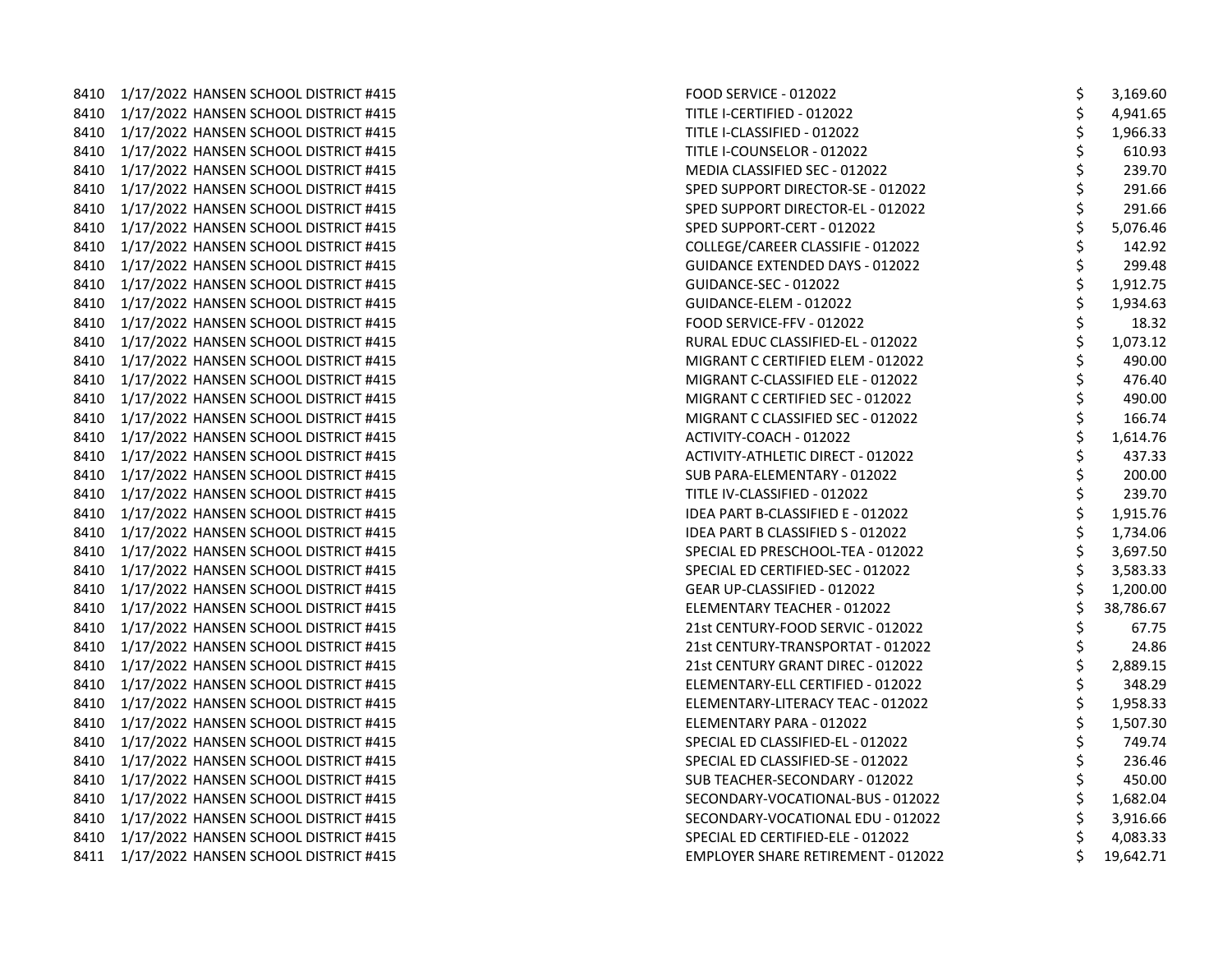| 8412 1/17/2022 HERNANDEZ DACIA                | HANSEN ID 83334               | SNACKS AND BREAKFAST FOR 21ST CENTURY PROGRAM | \$ | 701.10   |
|-----------------------------------------------|-------------------------------|-----------------------------------------------|----|----------|
| 8412 1/17/2022 HERNANDEZ DACIA                | HANSEN ID 83334               | <b>ENRICHMENT SUPPLIES</b>                    | \$ | 2,155.55 |
| 8412 1/17/2022 HERNANDEZ DACIA                | HANSEN ID 83334               | <b>SALES TAX</b>                              | \$ | 20.10    |
| 8413 1/17/2022 HOLINKA LAW P.C.               | <b>BOISE ID 83719</b>         | PROFESSIONAL SERVICES                         | \$ | 51.00    |
| 8414 1/17/2022 HOME DEPOT CREDIT SERV         | LOUISVILLE KY 40290-1030      | SUPPLIES AND REPAIR SUPPLIES                  | \$ | 186.98   |
| 8414 1/17/2022 HOME DEPOT CREDIT SERV         | LOUISVILLE KY 40290-1030      | <b>NAILS FOR FOOTBALL FIELD</b>               | \$ | 25.00    |
| 8415 1/17/2022 IDAHO POWER                    | CAROL STREAM IL 60197-5381    | JR/SR HIGH                                    |    | 1,430.13 |
| 8415 1/17/2022 IDAHO POWER                    | CAROL STREAM IL 60197-5381    | <b>FOOTBALL FIELD</b>                         |    | 5.16     |
| 8415 1/17/2022 IDAHO POWER                    | CAROL STREAM IL 60197-5381    | <b>IRRIGATION PUMP</b>                        | \$ | 18.87    |
| 8415 1/17/2022 IDAHO POWER                    | CAROL STREAM IL 60197-5381    | SOUTH MODULAR                                 | \$ | 16.50    |
| 8415 1/17/2022 IDAHO POWER                    | CAROL STREAM IL 60197-5381    | <b>DOME</b>                                   | \$ | 244.52   |
| 8415 1/17/2022 IDAHO POWER                    | CAROL STREAM IL 60197-5381    | PRESCHOOL                                     | \$ | 46.25    |
| 8415 1/17/2022 IDAHO POWER                    | CAROL STREAM IL 60197-5381    | ELEMENTARY                                    |    | 1,459.70 |
| 8416 1/17/2022 INTEGRATED TECHNOLOGIES        | TWIN FALLS ID 83303-1843      | JR/SR HIGH OFFICE COPIES (11/16-12/15)        | \$ | 21.13    |
| 8416 1/17/2022 INTEGRATED TECHNOLOGIES        | TWIN FALLS ID 83303-1843      | JR/SR HIGH COPIES (12/3-1/2)                  | \$ | 183.32   |
| 8416 1/17/2022 INTEGRATED TECHNOLOGIES        | TWIN FALLS ID 83303-1843      | JR/SR HIGH COPIES (11/3-12/2)                 | \$ | 339.18   |
| 8417 1/17/2022 INTERMOUNTAIN GAS              | <b>BISMARCK ND 58506-5600</b> | ELEMENTARY                                    | \$ | 664.51   |
| 8417 1/17/2022 INTERMOUNTAIN GAS              | BISMARCK ND 58506-5600        | <b>DOME</b>                                   |    | 116.16   |
| 8417 1/17/2022 INTERMOUNTAIN GAS              | BISMARCK ND 58506-5600        | PRESCHOOL                                     |    | 95.01    |
| 8417 1/17/2022 INTERMOUNTAIN GAS              | <b>BISMARCK ND 58506-5600</b> | AG SHOP                                       | \$ | 558.10   |
| 8417 1/17/2022 INTERMOUNTAIN GAS              | BISMARCK ND 58506-5600        | JR/SR HIGH                                    | \$ | 1,574.62 |
| 8418 1/17/2022 LAKEY-CAMPBELL ANGELA          | TWIN FALLS ID 83301           | MILEAGE TO DEC ISN                            | \$ | 146.72   |
| 8418 1/17/2022 LAKEY-CAMPBELL ANGELA          | TWIN FALLS ID 83301           | DINNER AT ISN                                 | \$ | 40.00    |
| 8419 1/17/2022 LOCKWOOD SPRINKLERS & SPRAYING | HANSEN ID 83334               | SNOW REMOVAL 12/25 & 12/27                    | \$ | 325.00   |
| 8419 1/17/2022 LOCKWOOD SPRINKLERS & SPRAYING | HANSEN ID 83334               | SNOW REMOVAL 1/2                              | \$ | 150.00   |
| 8419 1/17/2022 LOCKWOOD SPRINKLERS & SPRAYING | HANSEN ID 83334               | SNOW REMOVAL 1/4                              | \$ | 150.00   |
| 8419 1/17/2022 LOCKWOOD SPRINKLERS & SPRAYING | HANSEN ID 83334               | SNOW REMOVAL 12/16                            | \$ | 150.00   |
| 8420 1/17/2022 MEADOW GOLD DAIRY              | ATLANTA GZ 30374-6496         | <b>MILK</b>                                   | Ś. | 895.21   |
| 8421 1/17/2022 NORTHWEST                      | EMMETT ID 83617               | <b>FOOD SUPPLIES</b>                          |    | 4,811.85 |
| 8422 1/17/2022 OFFICE DEPOT                   | PHOENIX AZ 85038-9248         | PRINTER CARTRIDGES-HS COPY RM COLORED PRINTER |    | 357.12   |
| 8422 1/17/2022 OFFICE DEPOT                   | PHOENIX AZ 85038-9248         | PRINTER CARTRIDGE FOR ELEM SPEC ED            | \$ | 64.99    |
| 8422 1/17/2022 OFFICE DEPOT                   | PHOENIX AZ 85038-9248         | DRUM FOR PRINTER IN DISTRICT OFFICE           | \$ | 152.99   |
| 8422 1/17/2022 OFFICE DEPOT                   | PHOENIX AZ 85038-9248         | BELT FOR PRINTER IN DISTRICT OFFICE           | \$ | 151.09   |
| 8423 1/17/2022 ON THE BALL PLUMBING           | KIMBERLY ID 83341             | WATER PIPE REPAIR IN HIGH SCHOOL BASEMENT     | \$ | 436.20   |
| 8424 1/17/2022 PRIMARY THERAPY SOURCE         | TWIN FALLS ID 83301           | OCCPUATONAL & PHYSICAL THERAPY FOR STUDENTS   |    | 2,018.50 |
| 8425 1/17/2022 RIDLEY'S                       | TWIN FALLS ID 83301           | SUPPLIES AND SNACKS FOR PRESCHOOL             |    | 28.33    |
| 8426 1/17/2022 RIKIM INC                      | KIMBERLY ID 83341             | <b>EMERGENCY BALLASTS AND LED TUBES</b>       | \$ | 802.50   |
| 8427 1/17/2022 S & S WORLDWIDE INC            | BOSTON MA 02284-5825          | 21ST CENTURY ENRICHMENT SUPPLIES              | \$ | 81.73    |
| 8428 1/17/2022 SELECT SOURCE INC              | KIMBERLY ID 83341             | <b>REPAIR SUPPLIES</b>                        | \$ | 437.25   |
| 8428 1/17/2022 SELECT SOURCE INC              | KIMBERLY ID 83341             | REPAIR WALL IN CAFETERIA                      | \$ | 101.13   |
| 8428 1/17/2022 SELECT SOURCE INC              | KIMBERLY ID 83341             | <b>ADAPTER PARTS FOR EYEWASH</b>              | \$ | 50.55    |